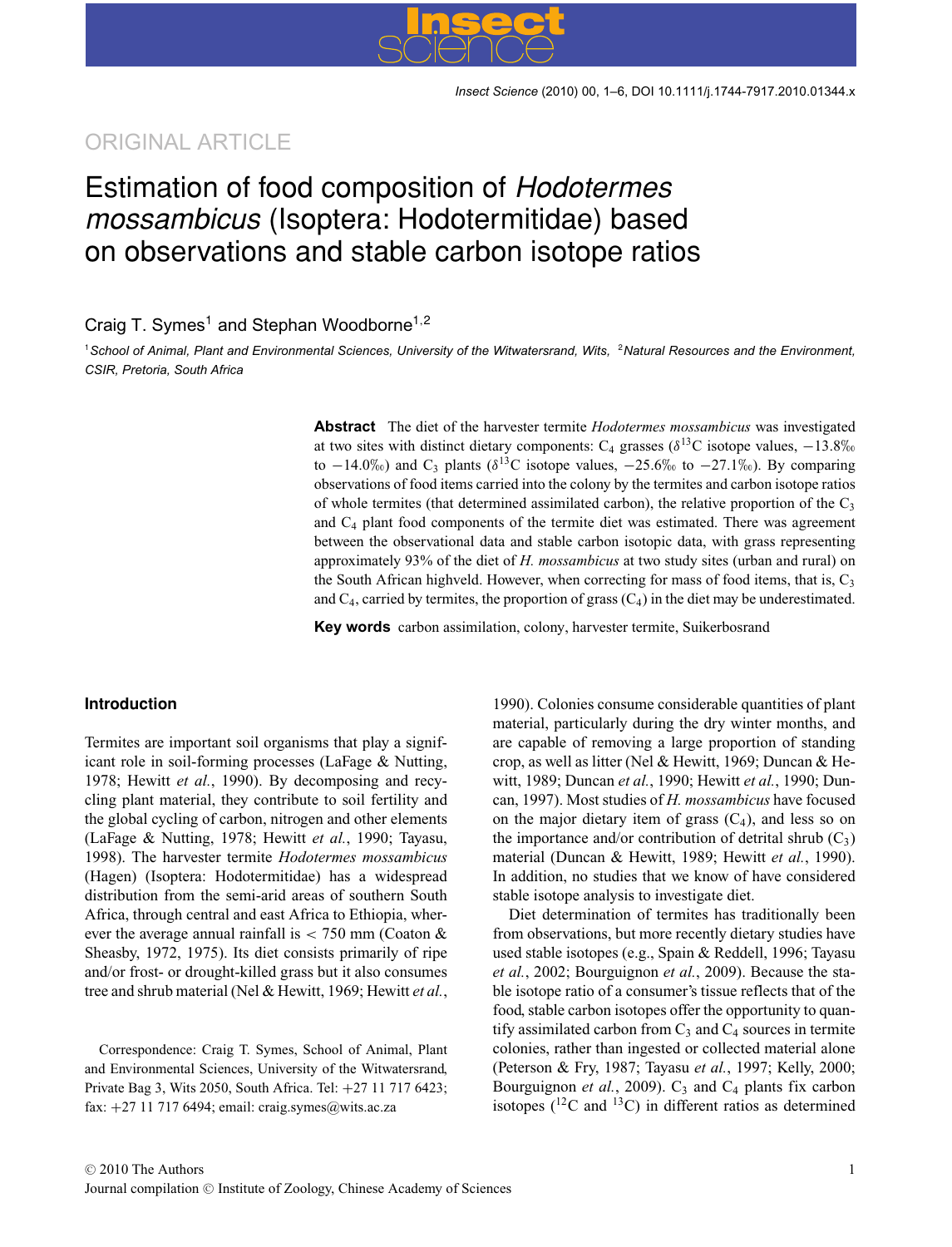by the photosynthetic pathway. In  $C_3$  plants, because <sup>13</sup>C is discriminated against more strongly than in  $C_4$  plants,  $13\text{C}/12\text{C}$  ratios are more depleted relative to C<sub>4</sub> plants (Park & Epstein, 1960, 1961; Smith & Epstein, 1971). Typical  $\delta^{13}$ C values of *c.*  $-26.5\%$  ( $-37\%$  to  $-24\%$ ) and  $c. -12.5\% \cdot (-16\% \cdot \text{to } -9\%)$  are recorded for C<sub>3</sub> and C<sub>4</sub> plants respectively (Vogel *et al.*, 1978; Ehlringer & Osmond, 1989; Ehlringer, 1991; Dawson *et al.*, 2002). This bimodal pattern of  $^{13}$ C/<sup>12</sup>C ratios of C<sub>3</sub> and C<sub>4</sub> plants can therefore be used as a tool to reconstruct the proportion of assimilated carbon from different plant types in the diet of *H. mossambicus.* The dietary reconstruction relies on a linear mixing model, with the proportions of two food sources in an animal's diet calculated as follows:

$$
\delta X_{\text{tissue}} = p \delta X_A + (1 - p) \delta X_B + \Delta,
$$

where  $\delta X_{tissue}$  is the isotope ratio in the animal's tissue,  $\delta X_A$  and  $\delta X_B$  are the isotope ratios of the respective food sources and *p* is the proportion of food A in the diet. The fractionation factor, which can be negative or positive, represents the change in isotopic signature from the diet to tissue, and is represented by  $\Delta$  (Hoefs, 1980; McKechnie, 2004).

We hypothesized that carbon isotope analysis would support findings of dietary proportions determined from observations of feeding *H. mossambicus* during the same period. In turn it was predicted that these dietary proportions would be similar to dietary proportions when masses of different plant types (i.e.,  $C_3$  or  $C_4$ ) carried by termites into the colony were accounted for.

#### **Methods**

The study was conducted at two different sites, *c.* 80 km apart, in Gauteng Province, South Africa. At the Council for Scientific and Industrial Research site (CSIR; 25◦45 S 28◦17 E), Pretoria, a termite colony above the subterranean radio- $C^{14}$  dating facility of the Quaternary Dating Research Unit, was studied. Two locations at this site within 20 m of each other were sampled; one in open grassland  $(C_4)$  and one beneath an exotic tree (*Tipuana tipu*)  $(C_3)$ . At the Suikerbosrand Nature Reserve site (SNR; 26◦32 S 28◦10 E), data collection occurred at three locations in open bushveld habitat, comprising a mixture of  $C_4$  grasses and  $C_3$  trees and bushes, in the west of the reserve; all locations were approximately 20 m apart. Both sites, representing an urban (CSIR) and rural environment (SNR), were sampled during May–June 2006, when termites were actively harvesting dry plant material during the day (Mitchell *et al.*, 1993).

#### *Observation data*

Foraging termites (minor workers) on the ground surface were counted (scan sampling) to determine the proportion of plant material transported into the nest/colony, and hence the proportion of  $C_4$  grass and  $C_3$  leaf components in the diet. The number of termites carrying grass items as a proportion of all termites carrying food items was used to calculate the proportion of  $C_4$  in the diet of termites. Termites not carrying loads were excluded from any analyses. Sampling occurred for 10–30 min sessions during the mid-morning and early-afternoon when termite foraging activity was high. At two SNR locations the mean weight of dried grass and leaf samples were calculated from 10 grass samples and five leaf samples collected from termites. Combined loads for each vegetation type, at each location, were weighed on a Mettler Toledo AG64 scale (Greifensee, Switzerland) to the nearest  $1 \mu$ g and divided by the number of termites from which samples were collected, to determine the mean mass of load for a single termite. Dietary proportions of each vegetation type that accounted for differences in masses of  $C_3$  and  $C_4$  dietary components were then calculated. We corrected for mass by multiplying the average mass of different dietary types  $(C_3$  leaf or  $C_4$  grass) at each location by the number of food items carried at each location  $(C_3 \text{ leaf or } C_4 \text{ grass})$ , and then calculated the proportion of dietary components  $(C_3$  leaf or  $C_4$  grass) as a fraction of the total mass carried by observed termites.

#### *Isotope analysis*

Ten termites, 30 grass samples and 10 leaf samples taken from individual termites, were collected from each location at the CSIR. At two locations at SNR, 10 and five termites with their grass and leaf loads respectively were collected. These plant samples represented the  $C_3$ and C4 end-points for determining dietary proportions of termites.

Because the isotopic fractionation from diet-tissue for *H. mossambicus*is not accurately known, an isotopic fractionation factor of  $0.6\%$  was used (Spain & Reddell, 1996). To account for any variation around this value, we also used a range of likely fractionation factors  $(0.5\% - 1.8\%)$  $1.0\%$ ) to demonstrate the possible proportions of carbon assimilated from  $C_3$  plants and  $C_4$  grass (Table 2).

Vegetation samples were washed in a weak acid solution (2% HCl) to remove external contaminants, and termites rinsed briefly in 75% ethanol and oven dried at  $\approx 80^{\circ}$ C. Whole termite samples, including gut contents which were assumed to represent a small fraction of the overall mass of each termite, were then ground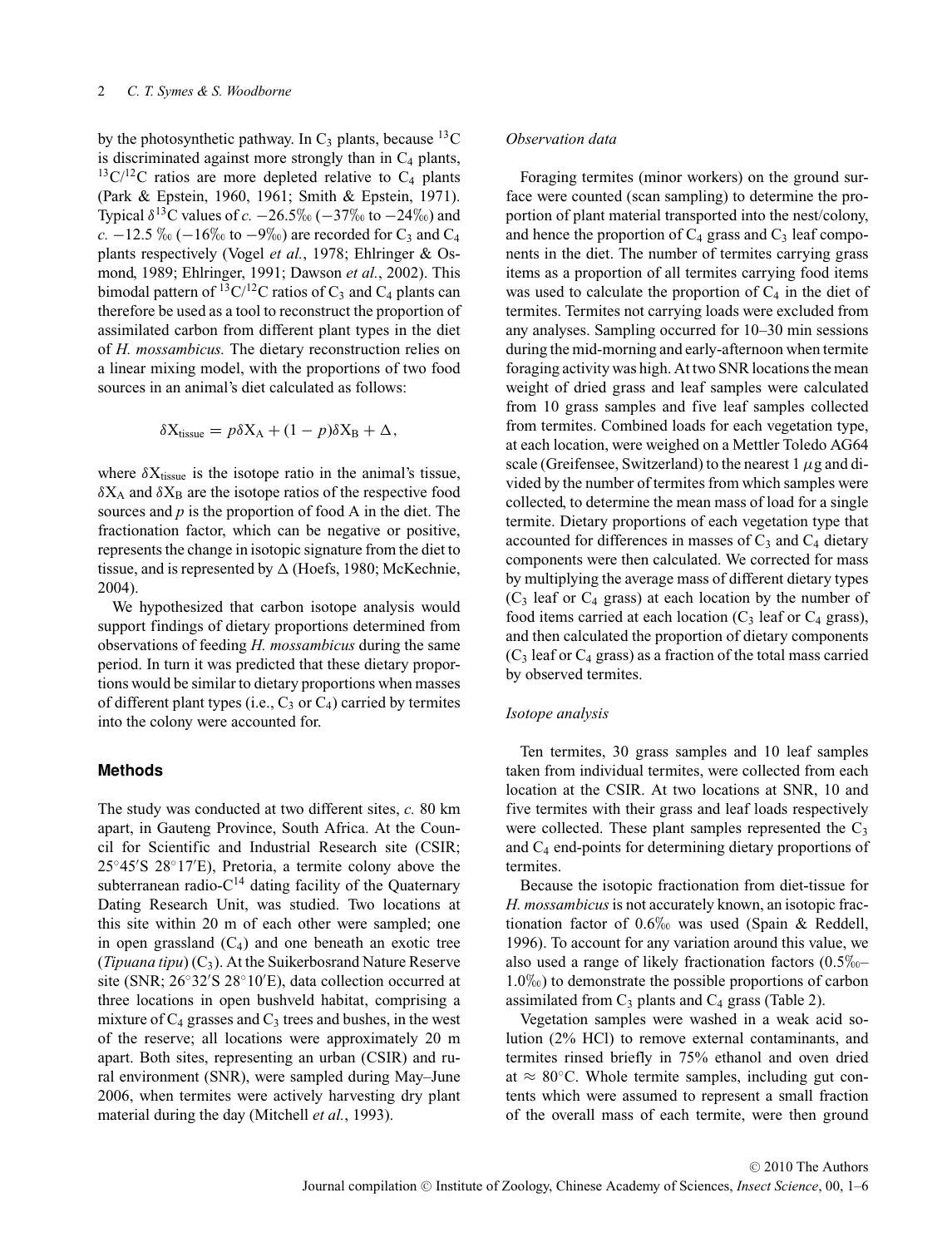and weighed into tin cups (pre-cleansed in toluene) for combustion at  $1000\degree C$  to  $CO<sub>2</sub>$  in a Flash Elemental Analyzer (11 12 Series, Thermo<sup>TM</sup>, Thermo Fisher Scientific, Bremen, Germany). The elemental analyzer was coupled to a Delta V Plus continuous-flow isotope ratio mass spectrometer (Thermo Finnigan, Delta V Plus, Bremen, Germany) by means of a Conflo III device (Thermo<sup>TM</sup>). One laboratory standard (dried chicken blood; mean  $\delta^{13}$ C ± SD = -17.87 ± 0.15‰; *n* = 331) was measured for every six unknowns. Isotope ratios are expressed in  $\delta$  notation in parts per thousand  $(\%_0)$  relative to the Vienna Pee Dee Belemnite standard. The laboratory standard was calibrated against C652 ANU sucrose, 1577b (National Institute of Standards and Technology, USA [NIST]) bovine liver and 1547 peach leaves (NIST).

#### **Results**

#### *Observation data*

Termite activity did not appear to change during the observation periods (C.T. Symes pers. obs.). Nine hundred and eighty-five termites were counted moving toward a mound entrance carrying loads of plant material (Table 1). An additional 56 observations were of termites with no load and were rejected in further analyses. For those termites that were observed carrying plant material the color and texture of the material clearly indicated its origin as grass (green to white in color with a distinctive shape and texture) or detrital leaf material (typically brown in color and irregularly shaped, with a distinct leafy texture). At the location beneath the tree at the CSIR we cannot be

sure of the plant species identification for loads carried by termites. We do suspect, given the proportion of *T. tipu* leaves collected beneath the tree, that termites did collect leaf material of this exotic species. Overall observation indicated that grass  $(C_4)$  food items comprised 93.8% of the diet of termites. Proportions of grass in the diet were similar at both sites (CSIR 93.6%, SNR 93.9%; *t*-test dependent samples,  $t = -0.40$ ,  $P = 0.76$ ; Table 1). There was slight variation in the proportions of material between locations at the CSIR and at SNR, which is attributed to small sample sizes and chance (Table 1).

Samples were only weighed at SNR (Table 1). The mass of C4 food items was generally lighter (66.4 and 48.6 mg, locations 1 and 2, respectively) than the  $C_3$  food items (67.2 and 75.9 mg, locations 1 and 2, respectively) although not significantly so (*t*-test independent samples,  $t = -1.42, P = 0.29$ . The dietary proportions, accounting for differences in masses of food items at each location, are given in Table 1.

#### *Isotope analysis*

Isotope  $\delta^{13}$ C values for grass and leaves carried by termites, and for whole termites, are given for both study sites in Table 2. At the CSIR the proportion of grass in the diets of termites beneath the tree was slightly less than the grass site. At two locations at SNR termites carrying grass had slightly more positive  $\delta^{13}$ C values  $(\delta^{13}C = -15.1\%$  and  $-15.3\%$ ) than leaf-carrying termites ( $\delta^{13}$ C =  $-15.6\%$  at both sites), although not significantly so (*t*-test independent samples,  $t = 4.00$ ,  $P = 0.06$ ). The overall proportion of grass in the diet between the two sites (CSIR and SNR) was similar (*t*-test dependent samples,  $t = -0.33$ ,  $P = 0.80$ ; Table 2).

**Table 1** Percentage of C<sub>3</sub> (tree and shrub leaves) and C<sub>4</sub> (grass) dietary components of *Hodotermes mossambicus* termites determined from observations at two sites in Gauteng Province, South Africa (Council for Scientific Research, CSIR and Suikerbosrand Nature Reserve, SNR).

| Site        | Location       | <b>Observations</b> |            | Mass corrected           |           |
|-------------|----------------|---------------------|------------|--------------------------|-----------|
|             |                | % $C_3$             | % $C_4$    | $\%$ C <sub>3</sub>      | % $C_4$   |
| <b>CSIR</b> | Tree location  | 8.8(16)             | 91.2(166)  |                          |           |
|             | Grass location | 4.3(9)              | 95.7 (199) |                          |           |
|             | Mean           | 6.4(25)             | 93.6 (365) |                          |           |
| <b>SNR</b>  | Location 1     | 9.1(18)             | 90.9 (179) | 10.8(5)                  | 89.2 (10) |
|             | Location 2     | 3.7(7)              | 96.3 (180) | 16.9(5)                  | 83.1 (10) |
|             | Location 3     | 5.5(11)             | 94.5(200)  | $\overline{\phantom{m}}$ |           |
|             | Mean           | 6.1(36)             | 93.9 (559) | 14.4                     | 85.6      |

Mass corrected dietary proportions are calculated by accounting for differences in mean mass of  $C_3$  and  $C_4$  food items at two SNR sites. Sample size given in parentheses.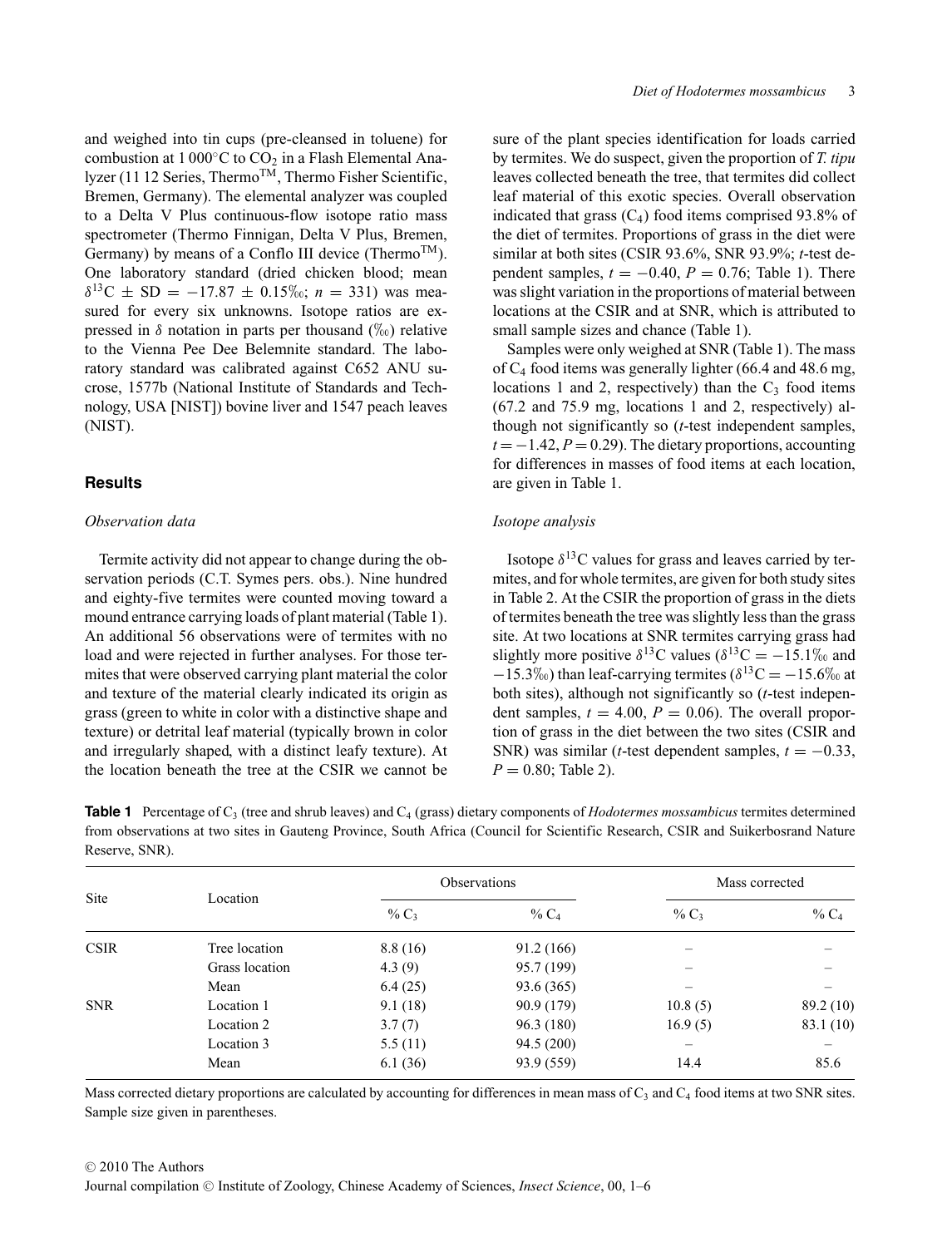**Table 2**  $\delta C^{13}$  (% Vienna Pee Dee Belemnite standard) values of food items (C<sub>3</sub> grass and C<sub>4</sub> tree and shrub leaves collected from *Hodotermes mossambicus* termites) and whole termites at two sites in Gauteng Province, South Africa (Council for Scientific Research, CSIR and Suikerbosrand Nature Reserve, SNR).

| Site        | Location       | $C_3$       | $C_4$       | Termites    | % $C_4$ (grass) in diet |
|-------------|----------------|-------------|-------------|-------------|-------------------------|
| <b>CSIR</b> | Tree location  | $-25.6(10)$ | $-13.9(30)$ | $-15.7(10)$ | $90.0(89.2 - 93.4)$     |
|             | Grass location | $-26.9(10)$ | $-14.0(30)$ | $-15.3(10)$ | 94.3 (93.6–97.4)        |
|             | Mean           | $-26.2$     | $-13.9$     | $-15.5$     | $92.2(91.4 - 95.4)$     |
| <b>SNR</b>  | Location 1     | $-27.1(5)$  | $-13.8(10)$ | $-15.3(15)$ | $93.0(92.3 - 96.0)$     |
|             | Location 2     | $-26.7(5)$  | $-14.0(10)$ | $-15.5(15)$ | $92.8(92.0 - 95.9)$     |
|             | Mean           | $-26.9$     | $-13.9$     | $-15.4$     | $92.9(92.1 - 96.0)$     |

Percentage  $C_4$  in diet is calculated using a diet-tissue isotope fractionation factor of 0.6‰ (Spain & Reddell, 1996). The possible range of the percentage  $C_4$  contribution is calculated using a diet-tissue isotope fractionation factor of  $0.5\%$ -1.0‰, and indicated in parentheses. Other values in parentheses indicate sample sizes.

When comparing the proportion of grass in the diets of termites using the two techniques, that is, observations (93.8%) and stable isotopes (92.6%), no significant difference was recognized ( $t$ -test dependent samples,  $t = 0.84$ ,  $P = 0.46$ .

#### **Discussion**

#### *Observations*

A widely used method of studying feeding habits in termites is by assessing the choice of baits presented to termites in varying situations (Wood, 1978). At the CSIR, slightly more termites at the site beneath the tree carried leaves, possibly because there was more leaf material at this location compared to the location situated in the open grass area. However, we cannot be sure that this leaf material was from the tree shading the location. Also, these slight differences between locations at each site may simply reflect a greater availability of leaf material or variability in sampling. However, on average our observation results at two different sites are relatively consistent in supporting previous studies that indicate that the diet of *H. mossambicus* is made up of predominantly grass (Nel & Hewitt, 1969; Hewitt *et al.*, 1990).

*Hodotermes mossambicus* food items have been shown to vary significantly in mass and size with termites recorded carrying a wide range of different-sized food items  $(0.1-152.8 \text{ mg}; \text{ Duncan} \& \text{Hewitt}, 1989)$ . It is therefore not surprising that the measured mass of dried forage items in our study fell within this range (Duncan & Hewitt, 1989). The proportion of each component in the diet of termites was expected to be similar to observations when differences in the mass of different food types (i.e.,  $C_3$  and  $C_4$ ) were accounted for, but this was not the case. When

the masses of grass and leaf loads were accounted for (at two locations at SNR) the results differed by  $\approx$  5.5% from the values obtained by counting the proportion of individuals carrying different food items, and by isotope analysis (to determine this difference we only considered the two locations at SNR where samples were weighed). Variation in the mass of food items was not accounted for in our study and this may explain the anomaly in our results. The variation in mean mass, and possible inaccuracies due to small sample sizes, may have resulted in a mismatch between results by mass correction and observations. Other reasons, in addition to those mentioned above, may also explain this difference. For example, *H. mossambicus* may digest and assimilate diets with different C : N ratios (i.e.,  $C_4$  grass and  $C_3$  leaf) quite differently (Tayasu *et al.*, 2002). It is therefore suggested that accounting for mass is a less accurate method for determining dietary proportions, and that observations that agree with stable isotope analysis (that measure assimilated material, see below), are a simple and efficient way to determine  $C_3$  and  $C_4$ dietary proportions of termites for recent time periods, particularly if accurate diet–tissue fractionation factors can be determined.

#### *Isotope analysis*

By analyzing the isotopic composition of termites and their food base the proportion of carbon from  $C_4$  grass and C3 leaf assimilated in the diet of *H. mossambicus* can be calculated. Although the diet–tissue fractionation factor for *H. mossambicus* is not known, a value similar to that found in three Australian termite species, where the diet was confidently known, could be used (Spain & Reddell, 1996). Assimilated carbon for  $C_4$ grass (92.9%) was thus calculated on average and was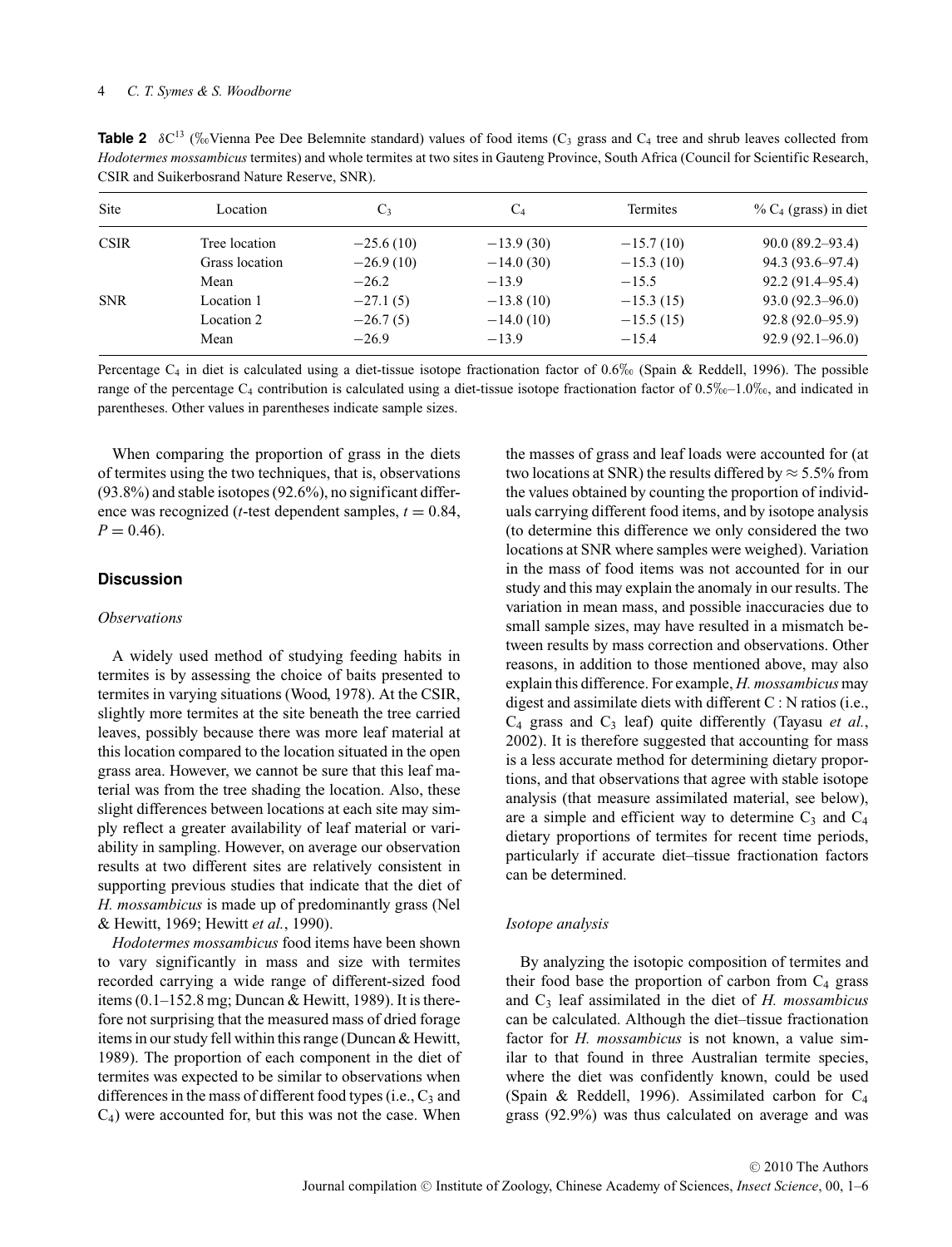remarkably similar to that of observations (93.8%; Tables 1 and 2). Although the application of an unknown diet–tissue fractionation factor may appear inaccurate, it is well within the range of expected diet–tissue fractionation values expected for *H. mossambicus*. However, a small range of diet–tissue fractionation values may not significantly affect the final interpretation of dietary proportions. If, for example, a fractionation factor range of  $0.5\%$  (i.e.,  $0.5\%$  –  $1.0\%$ ) is used, the dietary contributions as determined from stable isotopes vary by approximately 3.9% (see Table 2).

Foraging behavior studies of *H. mossambicus* have shown a division of labor among worker castes, with foraging in the feeding area being performed by major workers that mostly cut plant material for transportation and minor workers that mostly transport material (Duncan & Hewitt, 1989; Duncan, 1997). In studies of Australian termites, slight differences  $(< 1\%_0$ ) in the isotope values between workers and soldiers have been identified (Spain & Reddell, 1996) and in *Drepanotermes rubriceps* (Froggatt) (Termitidae), an Australian termite, neither  $\delta^{13}$ C nor  $\delta^{15}$ N values differed between minor and major workers (Tayasu *et al.*, 2002). In this study we selected minor workers so our results are insufficient to interpret the use of resources by different castes. We therefore cannot explain the reasons for small differences, albeit insignificant, in  $\delta^{13}$ C values of termites carrying leaf and grass material because termites are unlikely to eat the load they carry. In *H. mossambicus* colonies it has been shown that the large larvae (sixth instar) digest and distribute food within the colony (Nel *et al.*, 1969). The dietary proportion calculated from observations is thus likely to represent that of the colony because the dietary items digested by the sixth instars are distributed throughout the colony. It is unlikely that natural selection would select for workers that collected plant material unacceptable to the larvae (Nel *et al.*, 1969). A better understanding of the distribution of food within the colony would be required to predict any trophic niche difference among castes.

Observational and isotopic evidence of diet do not account for seasonal or daily variation in harvesting patterns that may be determined by food availability. Carbon isotope values of termites represent assimilation of carbon from recent resource utilization, whereas observations give an indication of the proportion of  $C_3$  and  $C_4$  in the diet over a shorter time period (i.e., that of the observation period). Tissue turnover of the termites are likely relatively rapid, so stable isotope data reflect recent resource utilization (Gratton & Forbes, 2006), representing days to weeks prior to observations. Because the dietary proportions determined from observations were remarkably similar to that determined from isotope analysis, it is suggested that *H. mossambicus* termites have a consistent intake of  $C_3$  and  $C_4$  into the colony over time, and that resources in the colony are relatively evenly distributed.

#### *Concluding remarks*

Because stable carbon isotope ratios are an accurate average representation of assimilated carbon in the diet, they are a useful tool in dietary reconstructions. In this study observations agreed favorably with isotope data and can therefore be viewed as sufficiently reliable in reconstructing *H. mossambicus* colony diets. Because stable isotopes are able to provide insight into animal diets, further studies may provide additional information on African termite biology. In termite species that use covered foraging tunnels, for example, *Odontotermes badius*, where direct observations are not possible, stable isotope analyses may provide detailed dietary information. Future research may involve studies investigating seasonal and annual changes in dietary proportions, the use of capital and income resources in termite colonies that relate to seasonal cycles, and the identification of caste structures in termite and other colonial species (Duncan, 1997; Bourguignon *et al.*, 2009).

#### **Acknowledgments**

The National Research Foundation (South Africa) is thanked for financial assistance during this study. Permits for termite and plant collection in Suikerbosrand Nature Reserve were obtained from the Gauteng Department of Agriculture, Conservation and the Environment (Permit Number: Z1520). Grant Hall is thanked for assistance with sample preparation and analysis. Frances Duncan and three anonymous referees are thanked for helping improve the quality of the paper.

#### **References**

- Bourguignon, T., Šobotník, J., Lepoint, G., Martin, J-M. and Roisin, Y. (2009) Niche differentiation among neotropical soldierless soil-feeding termites revealed by stable isotope ratios. *Soil Biology and Biochemistry*, 41(10), 2038–2043.
- Coaton, W.G.H. and Sheasby, J.L. (1972) Preliminary report on a survey of the termites (Isoptera) of South West Africa. *Cimbebasia*. Memoir No 2, pp. 1–129, State Museum, Windhoek, Namibia.
- Coaton, W.G.H. and Sheasby, J.L. (1975) National survey of the Isoptera of Southern Africa 10. The genus *Hodotermes* Hagen Hodotermitidae. *Cimbebasia (A)*, 3, 105–138.